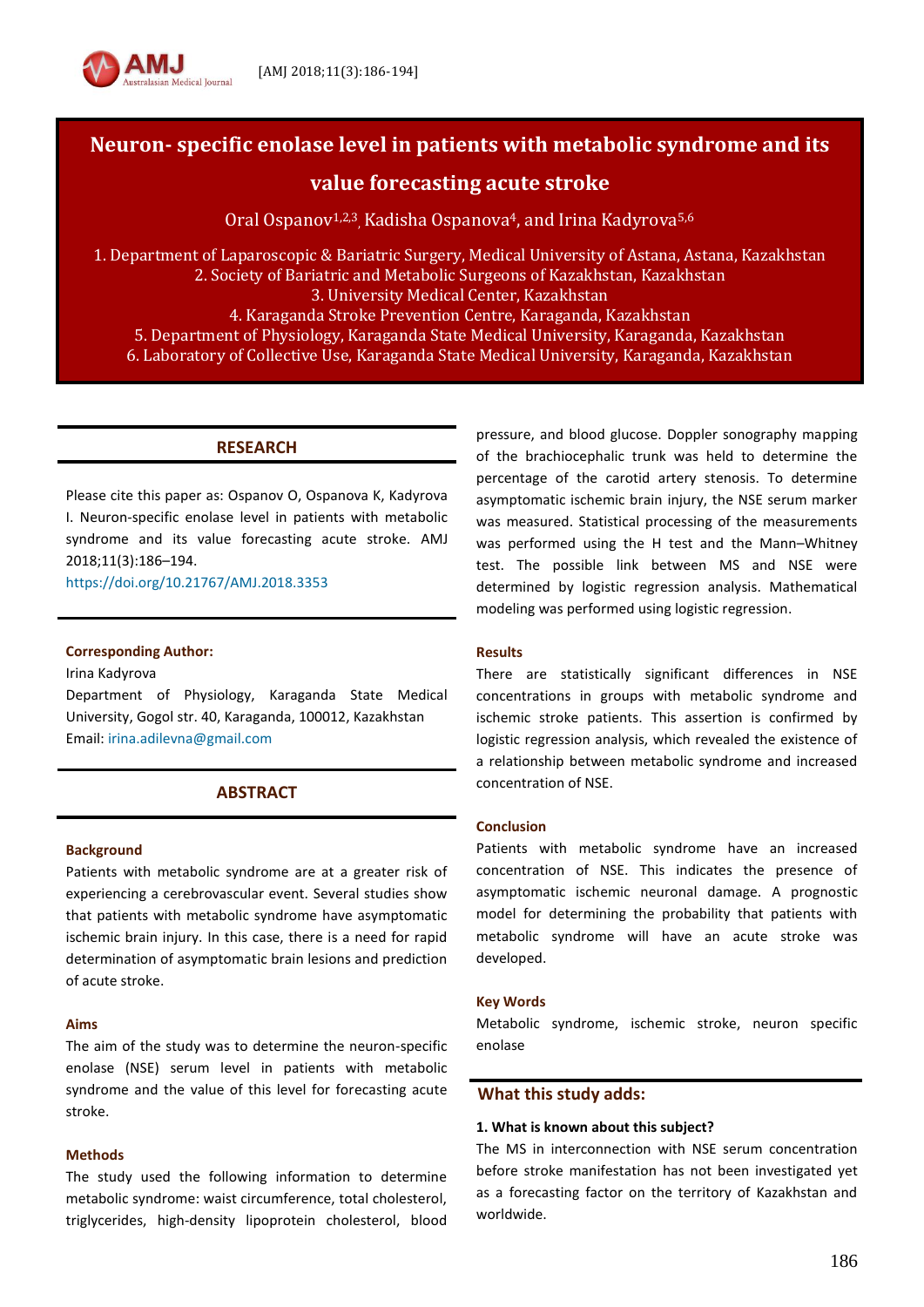

Investigation revealed increased concentration of NSE in MS patients' serum and significant role of mutual determination of NSE and carotid artery stenosis in stroke forecasting.

# **3. What are the implications for research, policy, or practice?**

Use of a proposed prognostic technique will help to detect asymptomatic brain damage in patients with high risk of occurrence of stroke during screening surveys.

### **Background**

The incidence of ischemic stroke is one of the most important health and social problems throughout the world due to the high level of morbidity and mortality.<sup>1</sup> Along with the issues concerning the treatment and rehabilitation of people who have suffered a stroke, there is the relevant aspect of its prediction. It is known that predicting stroke and assigning the correct treatment allows avoiding a lethal outcome for the patient and reducing the degree of disability. The most simple and accessible means for predicting stroke are prognostic models.

Patients with metabolic syndrome (MS) are a special group at risk of cerebrovascular problems. They are characterized by the following features: high blood pressure, insulin resistance and/or increased levels of blood glucose, abdominal obesity, and dyslipidemia. Often these patients have elevated levels of uric acid, CRP, and altered hormonal profiles. All these factors trigger and maintain the formation of atherosclerosis, a major cause of cardiovascular diseases.

The study described in Diabetes Care shows that brain injury was found in patients with MS asymptomatic ischemic.<sup>2</sup> The authors used neuroimaging techniques (MRI) to detect abnormalities.

Serum markers have been widely adopted in patients with cerebrovascular accidents in mind of the availability of biomaterial and a great diagnostic value. One of the most studied markers in the diagnostic and prognostic aspects is neuron-specific enolase (NSE).

There are three types of enolases, one of which is neuron specific. NSE is an enzyme consisting of two gamma subunits. The biochemical and physiological role of NSE is in the catalysis of the transition of 2-phospho-D-glyceric acid to phosphoenolpyruvate, which is the penultimate reaction of glycolysis.<sup>3</sup> It is found in the cytoplasm and dendrites of neurons and neuroendocrine cells, $3$  in the case of brain damage due to increased blood-brain barrier (BBB)

permeability and neurodegeneration concentration of NSE in blood serum arise.<sup>4</sup> Elevated NSE usually reflects the severity of the dysfunction of the BBB and possesses a high predictive value for the occurrence of cerebral ischemic stroke. 5 The highest concentration of NSE was observed 4–8 hours after brain damage and was directly proportional to the severity of neuronal damage.<sup>6,7</sup> There are publications devoted to the study of NSE in newborns experienced intrauterine hypoxia. According to the authors, the increased concentration of NSE in children is characterized by the presence of brain lesions, but there is a temporary absence of clinical manifestations.<sup>8</sup> Relying on these studies, NSE was selected in our research to characterize the processes of degradation of cerebral tissues and dysfunction of the BBB in participants.

However NSE also associated with such pathologies as small cell lung cancer, neuroblastoma, neuroendocrine tumours, melanoma, seminoma, renal cell carcinoma, Merkel cell tumour, carcinoid tumours, dysgerminomas, malignant phaechromocytoma and immature teratomas.<sup>9</sup> These data added extra requirements for the inclusion and exclusion of patients in the study in order to avoid the presence of patients with benign and malignant tumors.

There was no data that allowed the determination of NSE in MS patients before the manifestation of stroke.

The aim of our study was to determine NSE serum level in MS patients to describe its concentration and prognostic value in the development of acute stroke.

The scientific novelty of the research was to establish a relationship between the presence of MS and the increased concentration of NSE in patients.

# **Method**

### **Sample frame and sample size calculations**

Initial sample included 384 participants. The final sample however included 157 people formed randomly, because patients with no data of the blood's biochemical analysis and with the lack of the one of metabolic syndrome's component were removed. Also those whose blood was subjected to lysis were excluded. The study involved two subsets of patients: 1) patients who did not suffer an acute stroke and 2) patients who experienced an ischemic stroke. All participants in the study were divided into four groups for comparison of independent group criterion of Kruskal-Wallis and Mann-Whitney U-test.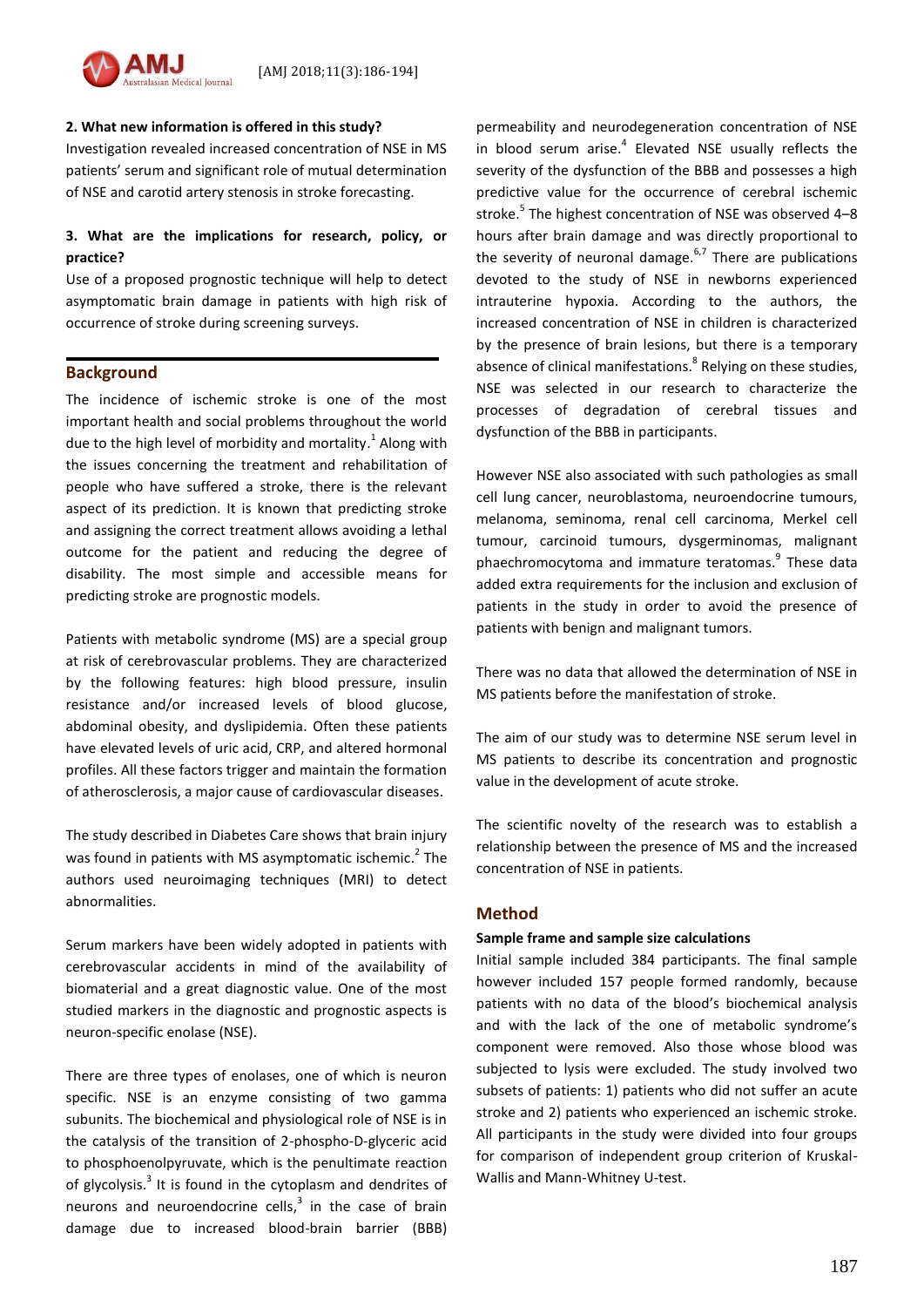

The first group (control) consisted of 38 healthy individuals. The criteria for inclusion in the control group were: age 50– 80, blood pressure within normal ranges 120/80 millimeters of mercury,<sup>10</sup> body mass index (BMI) of 18.5–24.9,<sup>11</sup> blood lipidogram (TG <1.7mmol/l; HDL-Ch levels in men >1.03mmol/l, in women >1.29mmol/l; LDL-Ch <2.6mmol/l ; total cholesterol  $3.5-5.2$ <sup>12</sup> and glucose level (3.3– 5.5mmol/l) corresponding to the norm.

The second group of patients (with MS) comprised 39 participants. Diagnosis of metabolic syndrome was carried out according to International Diabet Federation (IDF) criteria (2005). <sup>13</sup>

The third group was made up of 44 male and female patients who were aged 50–80 and who had suffered an ischemic stroke (IS). The fourth group consisted of 36 patients who had suffered an ischemic stroke and has MS.

IS in patients was meant as a clinical syndrome presented by focal and / or general cerebral disorders due to sudden cessation of blood supply to a particular brain region with the following death of brain tissue.<sup>14</sup> The procedure for forming the groups is shown in Figure 1.

Patients who had experienced an ischemic stroke were observed the first 12–72 hours after manifestation. Blood sampling was carried out according to the recommendations of the reagent kit to determine the NSE in the first 12 hours.

All participants of the study passed through an annual screening, including the determination of blood cancer markers and clinical and instrumental research methods (colonoscopy, fluorography, x-ray mammography in women),<sup>15</sup> which allowed us to include patients without benign and malignant tumors. This undertaken measure excludes the effect of tumor cells on the concentration of blood NSE of the subjects.

Informed consent was obtained for the examination of patients. Personal privacy rights were observed. The sample included patients visiting the City Centre of Primary Health and Stroke Centre of Karaganda.

#### **Recruitment methods**

Examination included questionnaires, measurement of anthropometric data, and blood tests.

Systolic (SBP) and diastolic (DBP) blood pressure (BP) was measured using a monometer with obligatory compliance

for correct registration of blood pressure. Waist circumference measurements were carried out by using a measuring tape, and the results were evaluated in centimeters. Blood samples from the cubital vein for laboratory analysis were performed on patients who had fasted according to standard conditions. Biochemical blood tests were carried out in the laboratory of the Regional Medical Center with the required internal and external control. Blood tests were conducted on a BioSystemA-15 biochemical analyzer using Vital reagents. Determination of NSE was conducted at the Laboratory of Collective Use (LCU) of Karaganda State Medical University. Blood was collected by Vacutainer vacuum systems with gel to separate the serum. After being sampled, the blood was centrifuged and transported to the LCU in an hour for further study. The lysed samples were excluded from the study. NSE ELISA (Fujirebio) sets of reagents were used to determine the marker. Linked immunosorbent assay was performed using the Tecan Evolizer 100. NSE were measured in ng/ml, normal reference according to the Fujirebio ELISA set instruction was 0-12ng/ml.<sup>16</sup>

Doppler sonography mapping of the brachiocephalic trunk was performed by an X8 MEDISON SONOACE scanner being used to determine the percentage of carotid artery stenosis (CAS percentage) and following references being used.<sup>17</sup>

Blood lipidogram included determination of total cholesterol (TCh), triglycerides (TG), high-density lipoprotein cholesterol (HDL-Ch), and low-density lipoprotein cholesterol (LDL-Ch) by standard methods on a biochemical analyzer. The results were evaluated in mmol/l. Determination of blood glucose (BG) was performed after 12 hours of fasting by collection of capillary blood from the finger. It was measured by express method using a MEITER Optium Xceed glucometer. The results were evaluated in mmol/l. Metabolic syndrome was diagnosed according to the IDF criteria (2005): abdominal obesity (waist circumference in men >94cm; in women >80cm) and any two of the following characteristics: 1) TG ≥1.7mmol/l; 2) HDL-Ch levels in men <1.03 mmol/l, in women <1.29mmol/l or lipid lowering therapy; 3) SBP ≥130mmHg or DBP ≥85mm Hg or antihypertensive therapy; 4) fasting glycaemia ≥5.6mmol/l. $^{13}$ 

### **Data collection and analysis**

Statistical processing of the measurements was performed using the SPSS 20 software package (SPSS Inc, Chicago, IL). Verification of distribution normality was carried out using descriptive statistics, quantile charts, and the Kolmogorov– Smirnov test. Not all data in groups had normal distribution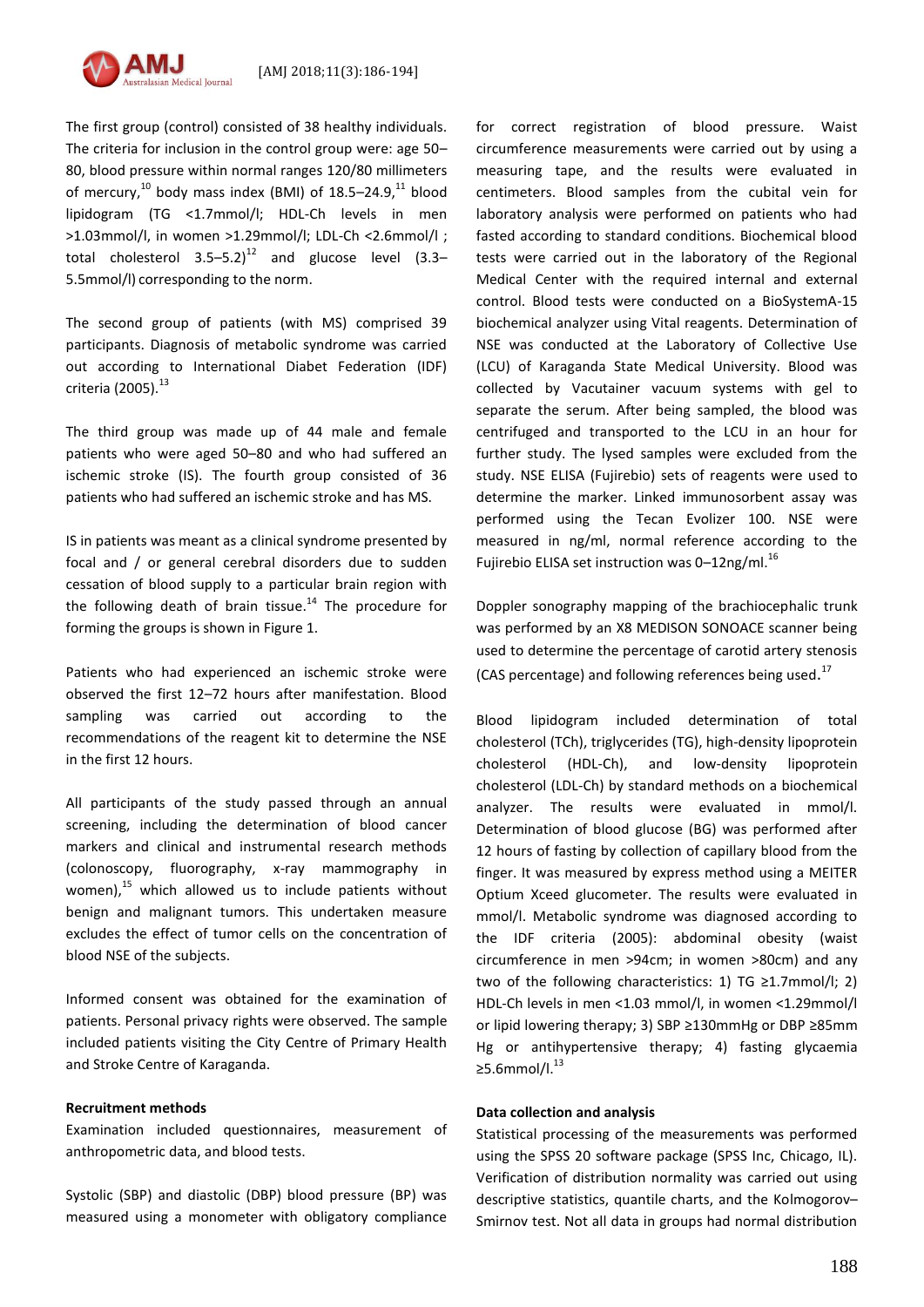[AMJ 2018;11(3):186-194]

(the MS) was present, so nonparametric methods were selected.

Differences in the concentrations of markers in groups were assessed using the Mann–Whitney test. The critical level of significance (p) for statistical hypothesis testing was taken as 0.05. The possible link between MS and blood markers were determined by multivariate logistic regression analysis. The independent variables were injected by the forced input method. Unadjusted (nβ) and adjusted (aβ) regression coefficients (β) with 95% CI were calculated. The critical level of significance (p) for statistical hypothesis testing was taken as 0.05.

# **Results**

Descriptive characteristics of the groups are shown in the Table 1. The parameters with a normal distribution are described by mean values and standard deviation (SD), and parameters with distribution that differs from the norm are described by median and 25 and 75 percentiles.

The sample was divided into four groups and the distribution of NSE was abnormal in all groups. To compare these groups without inflation of type II error, the nonparametric Kruskal–Wallis H test for comparing three or more groups was used. The results are shown in Table 2.

As a result of the H test, we concluded that there is a difference in NSE concentrations between the four groups. The greatest interest is in the comparison of certain pairs of groups: 1 and 2, 2 and 3, and 3 and 4. It was necessary to assess the effect of MS on NSE concentration. The H test does not show the exact difference that exists between the groups. A comparison using Mann-Whitney test was held (in accordance with the law of the distribution of the group).

From the data of Mann-Whitney test, it follows that 1) there is a statistically significant difference in NSE concentrations in groups 1 and 2 (*U*-criteria=469.5; *р*=0.005); 2) there are no statistically significant differences in NSE concentrations in groups 2 and 3 (*U*-criteria=-6.718; *р*<0.01), i.e., patients with MS have a higher level of NSE than healthy people, and NSE concentration corresponds to the level of NSE in patients having suffered acute ischemic stroke; 3) there are no statistically significant differences in NSE concentrations in groups 3 and 4 (*U*-criteria=761.5; *р*=0.76).

To study the possible link between MS and elevated levels of NSE, logistic regression analysis with a dichotomous variable, MS, was conducted. Was found that NSE level in the presence of MS will be increased in 1.305 times with a significance level of p=0.001.

In group 2 we observe a significant increase in the concentration of NSE in comparison to group 1, the control group. The difference between group 2 (patients with MS) and group 3 (stroke patients) is not significant. This implies that the neuronal damage in MS patients corresponds to neuronal damage in patients with ischemic stroke. This assertion is confirmed by logistic regression analysis, which revealed the existence of a relationship between MS and increased concentration of NSE.

There were no significant differences between groups 3 and 4. This finding suggests that the presence of MS in people who have suffered an acute stroke does not affect the concentration of the marker.

### **Discussion**

The results of our study show that patients with MS may have asymptomatic ischemic damage of cerebral neurons and disintegration of the blood–brain barrier (BBB). Significant output of NSE through the damaged plasmatic membranes of brain cells indicates the intensity of structural and functional disorders of brain neurons. Such damage can be attributed to the presence of mild ischemia. $^{18}$  According to Sala et al., $^2$  the brain damage in patients with MS has a diffuse character and is associated with the degree of progression of MS. The authors demonstrated that the sum of MS risk factors leads to microstructural damage of white and gray matter of the brain and is associated with diffuse changes rather than global macrostructural disorders or processes of demyelination.<sup>19</sup> The diffuse changes discovered in the microstructure of the gray matter of the brain are the result of ischemia. The results of a Japanese study<sup>20</sup> show that MS is associated with three asymptomatic brain lesions: silent brain infarction, periventricular hyperintensity, and subcortical white matter lesions. The authors suggest that the metabolic changes that accompany MS lead to the defeat of arteries in the brain, and eventually to asymptomatic brain damage.

We assume that our results in patients with MS have the following explanation. Components of MS (hypertension, dyslipidemia, insulin resistance, abdominal obesity) lead to a chronic proinflammatory status and constant circulation of cytokines, including  $TNF-\alpha$ <sup>21</sup> This leads to endothelial dysfunction and abnormal BBB permeability. Hypertension and dyslipidemia affect the small arteries of the brain, which leads to the disruption of metabolic processes in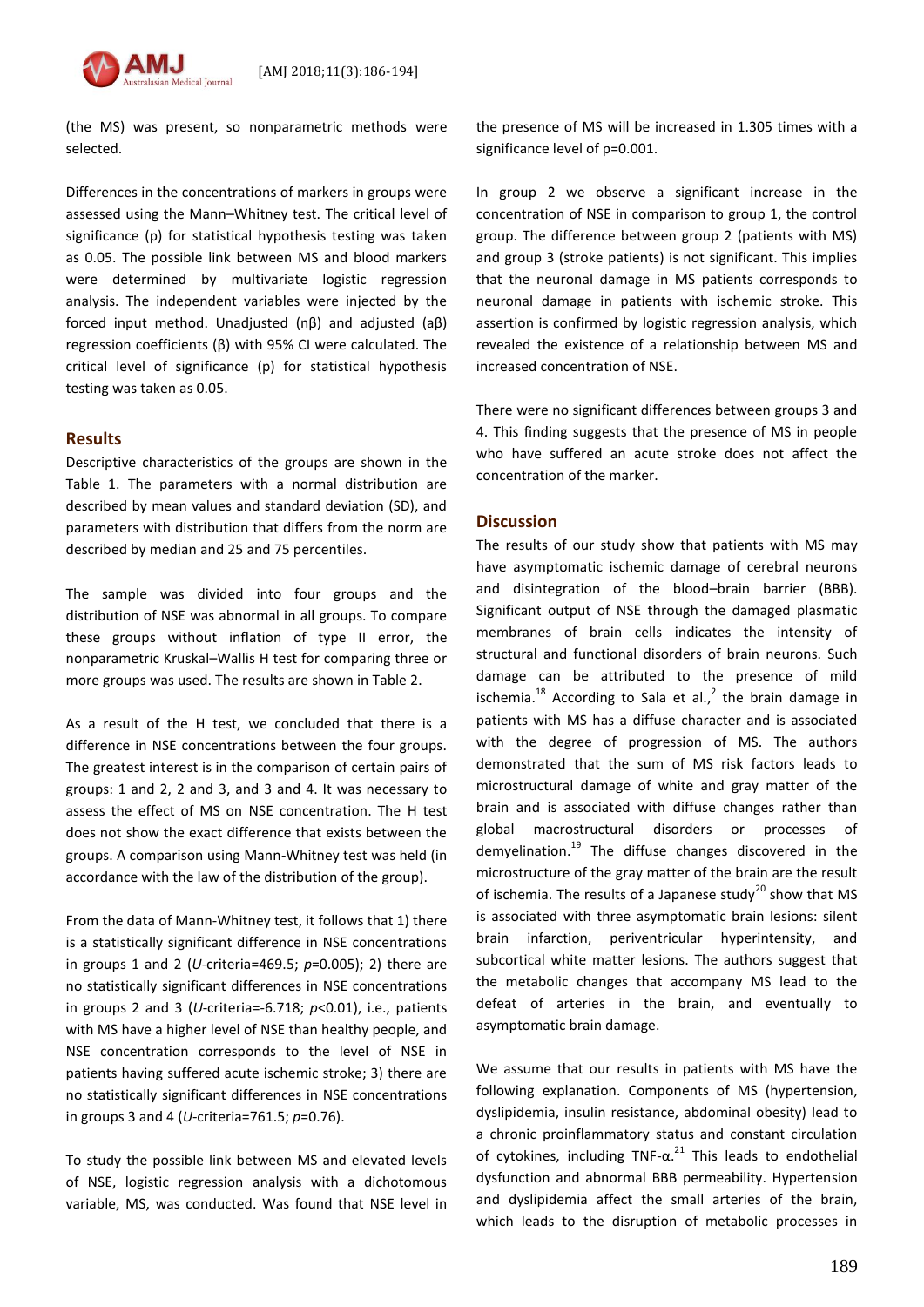

nearby astrocytes and neurons. Arteriosclerosis then leads to chronic hypoxia. In addition, large quantities of cytokinerich plasma (including TNF- $\alpha$  cytokine) filter through the damaged BBB. TNF-α induces an increased release of glutamate, which leads to excitotoxicity and disruption in the flow of neurons.<sup>22</sup> Besides, processes activated by hypoxia, such as lipid peroxidation, mitochondrial dysfunction, and impairment in energy metabolism, trigger neuronal apoptosis.<sup>23</sup> This leads to the destruction of neurons, and NSE enters the bloodstream. In acute ischemic brain lesions, neurons die by necrosis, but subacute ischemia leads to apoptosis.<sup>18</sup> Apoptotic processes are therefore maintained for four weeks<sup>-24</sup> This explains the constant concentration of NSE in patients with MS (group 2). Astrocytes are more resistant to hypoxia due to the large supply of glycogen,<sup>25</sup> reduced glutathione,<sup>26</sup> the availability of increased synthesis of adenosine, and the antihypoxic factor HIF-1alpha.<sup>27</sup> This increases their resistance to ischemia and prevents apoptosis. According to Ruth et al.,<sup>28</sup> abdominal obesity, dyslipidemia, and high fat diet leads to glial activation and triggers neuronal apoptosis. The mechanisms of these processes are still incomprehensible.<sup>19</sup> When a stroke or brain trauma occurs, astrocytes start an inflammatory cascade to prevent neuronal death. However, during prolonged dyslipidemia, massive gliosis occurs, astrocyte function is depleted, and prevention of the apoptosis of neurons becomes impossible.<sup>29</sup> Perhaps because of the exhaustion of patients with MS due to prolonged dyslipidemia, astrocytes do not trigger the inflammatory cascade and cannot prevent neuronal apoptosis.

Summarizing data in the literature and the results of our research, we can assume that the risk factors in patients with MS lead to asymptomatic lesions of brain neurons due to mild ischemia. Such damage does not lead to cell necrosis, but initiates and maintains a diffuse neuronal apoptosis. This is the reason for increased NSE concentration. Since apoptosis does not trigger massive inflammatory and destructive reactions, the area of ischemic damage is absent and the depletion of astrocytes is present in response to dyslipidemia. Japanese researchers in their work<sup>20</sup> propose using the link between MS components and asymptomatic brain damage as a diagnostic tool for the prediction and prevention of acute stroke. Relying on the results of our study,<sup>30</sup> we developed a mathematical model for predicting the probability of ischemic stroke occurring in patients with MS.

The event stroke in patients with MS correlated with the following parameters: CAS percentage (r=0.588, n=75,

*p*<0.001), SBP(r=0.585, n=75, *p*<0.001), DBP (r=0.472, n=75, *p*<0.001), and BG (r=0.284, n=75, *p*=0.013). The correlation coefficient with the marker NSE was also significant (r=0.541, n=75, *p*<0.001). Prognostic model for occurrence of stroke in MS patients developed by the method of logistic regression allows one to determine the probability of a stroke in a patient or to estimate the degree of the influence of factors we investigated on the probability of a stroke. The regression coefficients obtained are summarized in Table 3.

Since the p-value for the regression coefficients for such parameters as SBP, DBP, and BG is greater than 0.05, they are not included in the mathematical model for predicting the probability of ischemic stroke occurring in patients with MS. The prognostic model included two parameters: CAS percentage and the concentration of the NSE marker of brain neuronal damage. Adjusted regression coefficients for CAS percentage and NSE are shown in Table 4.

Thus the probability of ischemic stroke occurring in patients with MS can be determined by two parameters: CAS percentage and NSE. Acting on this finding will allow preventive treatment to be carried out, providing the ability to timely prevent acute ischemic stroke.

The equation for determining the probability of ischemic stroke occurring in patients with MS is:

 $y = \exp(-7.794+0.130*x_{CAS}+0.250*x_{NSE})$  /{1+exp(-7.794+0.130\* $x_{CAS}$ +0.250\* $x_{NSE}$ }; equation

The likelihood coefficient -2 LL is 58,087, which indicates an improvement in the accuracy of the model by 16,741, than when using only the constant (-2 LL=74,828). The  $R^2$ Nagelkerk criterion equals to 0.709 indicates that the prognostic model using NSE and CAS, accounts for 70% of the variance.

The strength of the study: was found the influence of MS on the NSE concentration without a manifestation of the stroke. For the first time in Kazakhstan, the relationship between asymptomatic brain lesion and metabolic syndrome was studied. The limitations of the study: is the lack of conducting a parallel examination of patients with MS and participants of the control group by neuroimaging methods (CT/ MRI).

Future research could include the parallel detection of neurospecific markers, examination of MRI, and determination of the cognitive functions in patients with MS. It is also necessary to study the effect of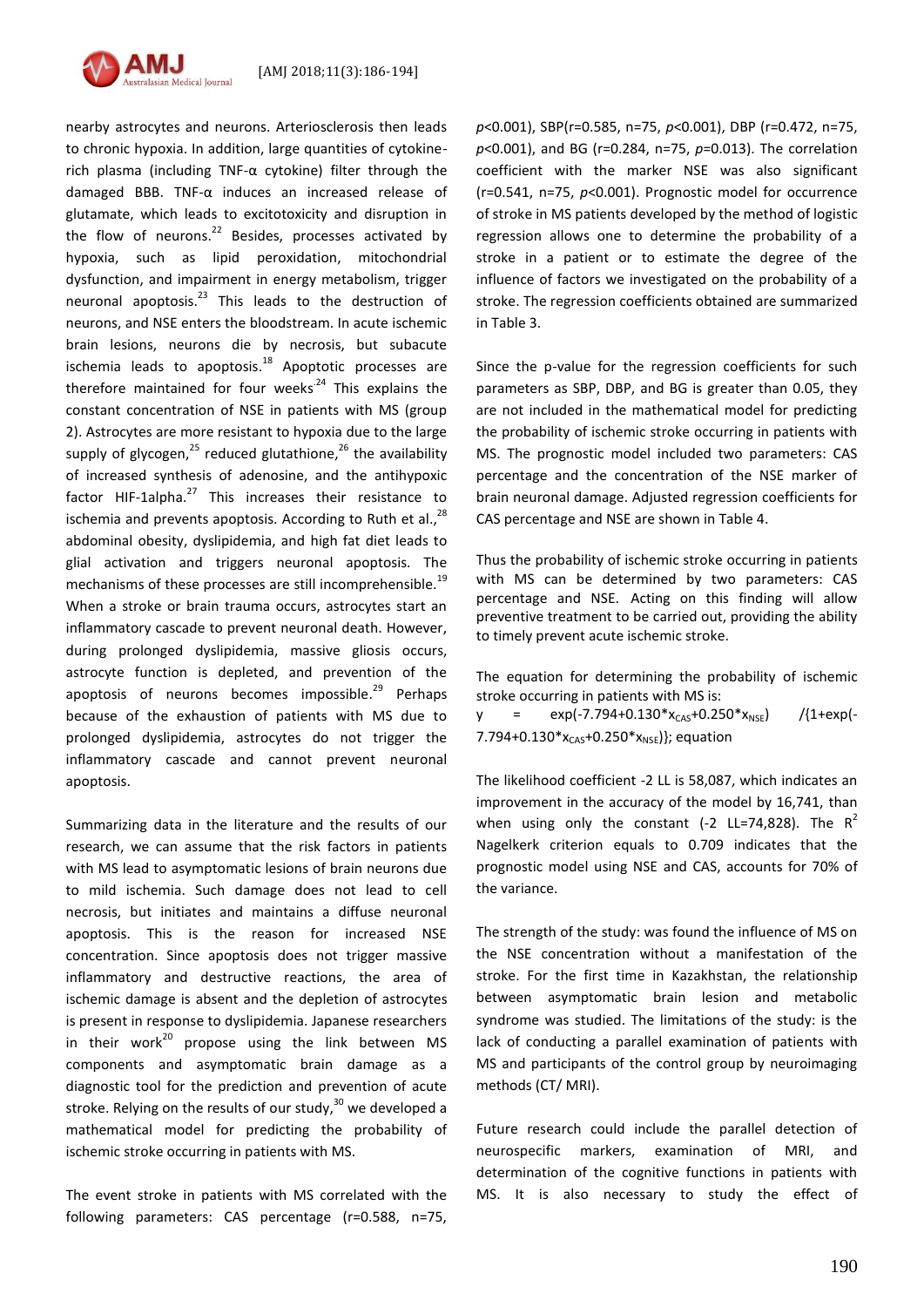

neuroprotective therapy on the brain and concentrations of neurospecific proteins in patients with MS.

# **Conclusion**

Neurospecific markers in patients with MS were determined for the first time. Patients with MS have increased concentration of NSE, which is a marker of neuron damage in the brain. This indicates the presence of asymptomatic ischemic neuronal damage and violation of the integrity of the BBB and implies the need for neuroprotective treatment before the manifestation of acute ischemic attack. In the presence of an acute cerebrovascular event, MS does not affect the concentration of NSE in serum.

A prognostic model for determining the probability of ischemic stroke occurring in patients with MS was developed.

After further research, it would be possible to recommend NSE as a screening method for determining asymptomatic brain damage in MS patients.

# **References**

- 1. Grysiewicz R, Thomas K, Pandey D. Epidemiology of ischemic and hemorrhagic stroke: Incidence, prevalence, mortality, and risk factors. Neurol Clin. 2008;26(4):871– 895.
- 2. Sala M, de Roos A, van den Berg A, et al. Microstructural brain tissue damage in metabolic syndrome. Diabetes Care. 2013;37(2):493–500.
- 3. Wunderlich M, Lins H, Skalej M, et al. Neuron-specific enolase and tau protein as neurobiochemical markers of neuronal damage are related to early clinical course and long-term outcome in acute ischemic stroke. Clin Neurol Neurosurg. 2006;108(6):558–563.
- 4. Chupel M, Minuzzi L, Furtado G, et al. Exercise and taurine in inflammation, cognition, and peripheral markers of blood-brain barrier integrity in older women. Appl Physiol Nutr Metab. 2018. doi: 10.1139/apnm-2017-0775
- 5. Kanavaki A, Spengos K, Moraki M, et al. Serum levels of S100b and NSE proteins in patients with nontransfusion-dependent thalassemia as biomarkers of brain ischemia and cerebral vasculopathy. Int J Mol Sci. 2017;18(12). pii: E2724. doi: 10.3390/ijms18122724
- 6. Maas M, Furie K. Molecular biomarkers in stroke diagnosis and prognosis. Biomark Med. 2009;3(4):363– 383.
- 7. Al-Rawi N, Atiyah K. Salivary neuron specific enolase: an indicator for neuronal damage in patients with ischemic stroke and stroke-prone patients. Clin Chem Lab Med.

2009;47:1519–1524.

- 8. Alberti K, Zimmet P, Shaw J. Metabolic syndrome-a new world-wide definition. A Consensus Statement from the International Diabetes Federation. Diabet Med. 2006;23:469–480.
- 9. Mjønes P, Sagatun L, Nordrum I, et al. Neuron-specific enolase as an immunohistochemical marker is better than its reputation. Histochem Cytochem. 2017;65(12):687–703. doi: 10.1369/0022155417733676.
- 10. The World Health Organization (WHO). Q&As on hypertension. Fact sheet. Accessed March 2018. Available from :http://www.who.int/features/qa/82/en/
- 11. The World Health Organization (WHO). Body mass index - BMI. Fact sheet. Accessed March 2018. Available from: [http://www.euro.who.int/en/health-topics/disease](http://www.euro.who.int/en/health-topics/disease-prevention/nutrition/a-healthy-lifestyle/body-mass-index-bmi)[prevention/nutrition/a-healthy-lifestyle/body-mass](http://www.euro.who.int/en/health-topics/disease-prevention/nutrition/a-healthy-lifestyle/body-mass-index-bmi)[index-bmi.](http://www.euro.who.int/en/health-topics/disease-prevention/nutrition/a-healthy-lifestyle/body-mass-index-bmi)
- 12. Reiner Z. New ESC/EAS Guidelines for the management of dyslipidaemias − any controversies behind the consensus? Eur J Cardiovasc Prev Rehabil. 2011;18(5):724–727.
- 13. Alberti K, Zimmet P, Shaw J. The metabolic syndrome—a new worldwide definition. The Lancet. 2005;366(9491):1059–1062.
- 14. Ministry of Health and Social Development of the Republic of Kazakhstan. Clinical protocols. References. Archive; 2016 from 27 December. Protocol No. 18 [https://diseases.medelement.com/disease/%D0%B8%D](https://diseases.medelement.com/disease/%D0%B8%D1%88%D0%B5%D0%BC%D0%B8%D1%87%D0%B5%D1%81%D0%BA%D0%B8%D0%B9-%D0%B8%D0%BD%D1%81%D1%83%D0%BB%D1%8C%D1%82-2016/14928) [1%88%D0%B5%D0%BC%D0%B8%D1%87%D0%B5%D1%](https://diseases.medelement.com/disease/%D0%B8%D1%88%D0%B5%D0%BC%D0%B8%D1%87%D0%B5%D1%81%D0%BA%D0%B8%D0%B9-%D0%B8%D0%BD%D1%81%D1%83%D0%BB%D1%8C%D1%82-2016/14928) [81%D0%BA%D0%B8%D0%B9-](https://diseases.medelement.com/disease/%D0%B8%D1%88%D0%B5%D0%BC%D0%B8%D1%87%D0%B5%D1%81%D0%BA%D0%B8%D0%B9-%D0%B8%D0%BD%D1%81%D1%83%D0%BB%D1%8C%D1%82-2016/14928) [%D0%B8%D0%BD%D1%81%D1%83%D0%BB%D1%8C%D](https://diseases.medelement.com/disease/%D0%B8%D1%88%D0%B5%D0%BC%D0%B8%D1%87%D0%B5%D1%81%D0%BA%D0%B8%D0%B9-%D0%B8%D0%BD%D1%81%D1%83%D0%BB%D1%8C%D1%82-2016/14928) [1%82-2016/14928.](https://diseases.medelement.com/disease/%D0%B8%D1%88%D0%B5%D0%BC%D0%B8%D1%87%D0%B5%D1%81%D0%BA%D0%B8%D0%B9-%D0%B8%D0%BD%D1%81%D1%83%D0%BB%D1%8C%D1%82-2016/14928)
- 15.National health care development programme of Kazakhstan «Densaulyk» 2016-2019. Astana: 2016: 4. http://www.enbek.gov.kz/ru/node/332663 Accessed March 21, 2018.
- 16. Fujirebio. NSE Antibodies. [cited 21 March 2018]. Available from: [https://www.fujirebio](https://www.fujirebio-europe.com/products-services/product-browser/nse-antibodies?destination=products-services/product-browser%3Ff%255B0%255D%3Dfield_product_disease_field%253A1591)[europe.com/products-services/product-browser/nse](https://www.fujirebio-europe.com/products-services/product-browser/nse-antibodies?destination=products-services/product-browser%3Ff%255B0%255D%3Dfield_product_disease_field%253A1591)[antibodies?destination=products-services/product](https://www.fujirebio-europe.com/products-services/product-browser/nse-antibodies?destination=products-services/product-browser%3Ff%255B0%255D%3Dfield_product_disease_field%253A1591)[browser%3Ff%255B0%255D%3Dfield\\_product\\_disease\\_f](https://www.fujirebio-europe.com/products-services/product-browser/nse-antibodies?destination=products-services/product-browser%3Ff%255B0%255D%3Dfield_product_disease_field%253A1591) [ield%253A1591](https://www.fujirebio-europe.com/products-services/product-browser/nse-antibodies?destination=products-services/product-browser%3Ff%255B0%255D%3Dfield_product_disease_field%253A1591)
- 17. Arning C, Widder B, von Reutern GM. et al. Revision of DEGUM ultrasound criteria for grading internal carotid artery stenosis and transfer to NASCET measurement. Ultraschall Med. 2010;31:251–257.
- 18. Skvortsova VI, Sherstnev VV, Konstantinova NA, et al. Involvement of autoimmune mechanisms in development of ischemic brain damage. Zh Nevrol Psikhiatr Im S S Korsakova. 2005;105(8):36–40.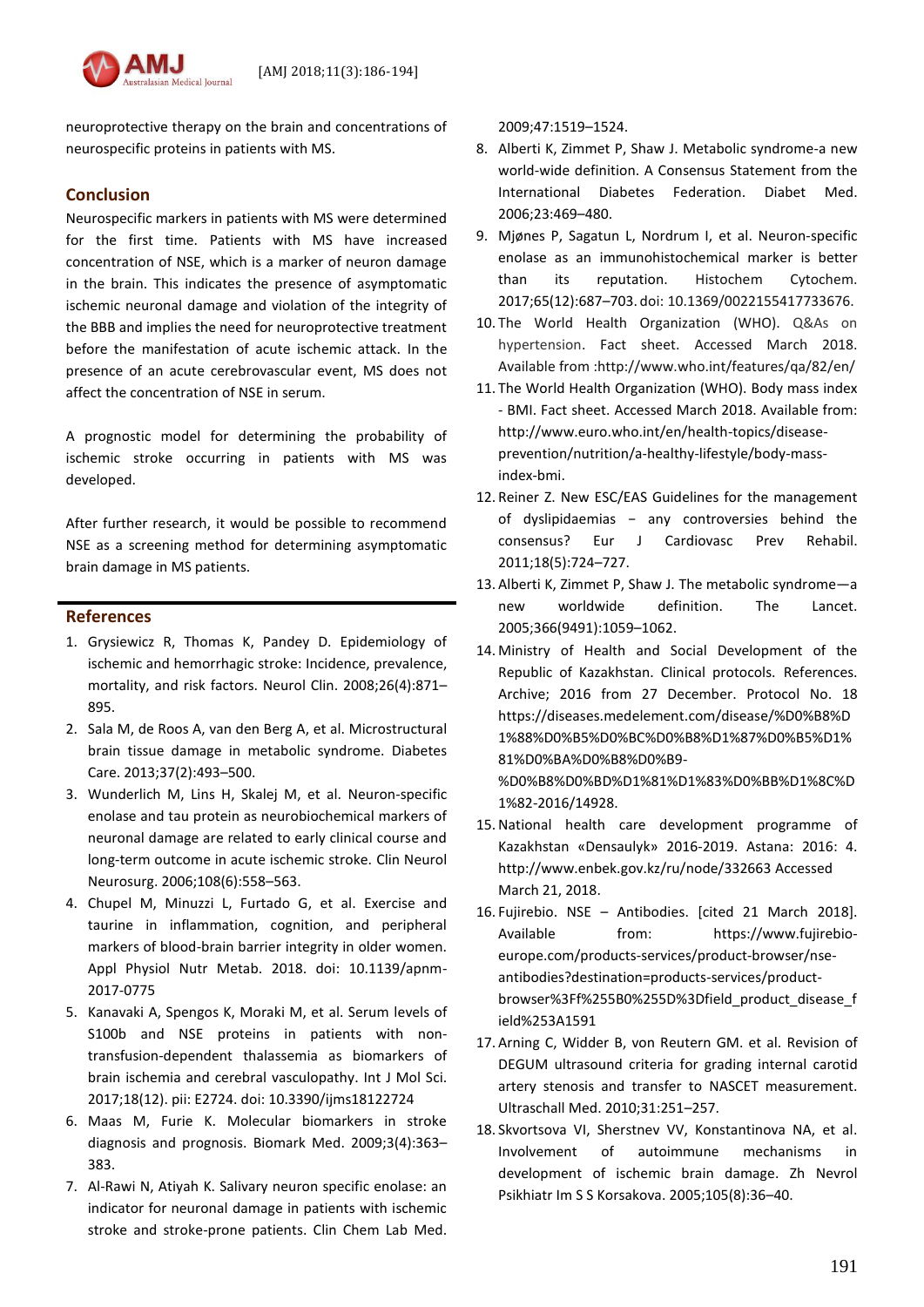

- 19. Ropele S, Enzinger C, Sollinger M, et al. The impact of sex and vascular risk factors on brain tissue changes with aging: Magnetization transfer imaging results of the Austrian stroke prevention study. AJNR Am J Neuroradiol. 2010;31(7):1297–1301.
- 20. Bokura H, Yamaguchi S, Iijima K, et al. Metabolic syndrome is associated with silent ischemic brain lesions. Stroke. 2008;39(5):1607–1609.
- 21. Koh K, Han S, Quon M. Inflammatory markers and the metabolic syndrome J Am Coll Cardiol. 2005;46:1978– 1985.
- 22.Noda M, Nakanishi H, Akaike N. Glutamate release from microglia via glutamate transporter is enhanced by amyloid-beta peptide. Neuroscience. 1999;92(4):1465– 1474.
- 23. Land W. Emerging role of innate immunity in organ transplantation Part II: potential of damage-associated molecular patterns to generate immunostimulatory dendritic cells. Transplant Rev. 2012;26(2):73–87.
- 24. Wang Y, Li S, Shen S, et al. Protecting neurons from cerebral ischemia/reperfusion injury via nanoparticlemediated delivery of an siRNA to inhibit microglial neurotoxicity. Biomaterials. 2018;161:95–105. doi: 10.1016/j.biomaterials.2018.01.039.
- 25. Ebling FJP, Lewis JE. Tanycytes and hypothalamic control of energy metabolism. Glia. 2018. doi: 10.1002/glia.23303.
- 26. Chen Y, Swanson R. Astrocytes and Brain Injury. Cereb Blood Flow Metab. 2003;23(2):137–149.
- 27. Badawi Y, Ramamoorthy P, Shi g. Hypoxia-Inducible Factor 1 Protects Hypoxic Astrocytes against Glutamate Toxicity. ASN Neuro. 2012;4(4):AN20120006.
- 28. Ruth M. Obesity is associated with hypothalamic injury in rodents and humans. Yearbook of Endocrinology. 2012;2012:119–120.
- 29. Moraes J, Coope A, Morari J, et al. High-Fat Diet Induces Apoptosis of Hypothalamic Neurons. PLoS ONE. 2009;4(4):e5045.
- 30. Kadyrova IA, Mindubaeva FA, Grjibovski AM. Prediction of outcomes after stroke: a systematic review. Human Ecology. 2015;10:55–64.

### **ACKNOWLEDGEMENTS**

The authors are grateful to the staff of medical organizations of Kazakhstan for essential contribution to the realization of the State Program "Health of Kazakhstan". Furthermore, they are pleased to all branches of primary sections of City Centre of Primary Health and Stroke Centre of Karaganda.

# **PEER REVIEW**

Not commissioned. Externally peer reviewed.

# **CONFLICTS OF INTEREST**

The authors declare that they have no competing interests.

### **FUNDING**

None

### **ETHICS COMMITTEE APPROVAL**

The proceeding paper for investigation related to stroke forecasting was approved by the Ethics Research Committee of the Karaganda State Medical University (№2, Sept. 25, 2013).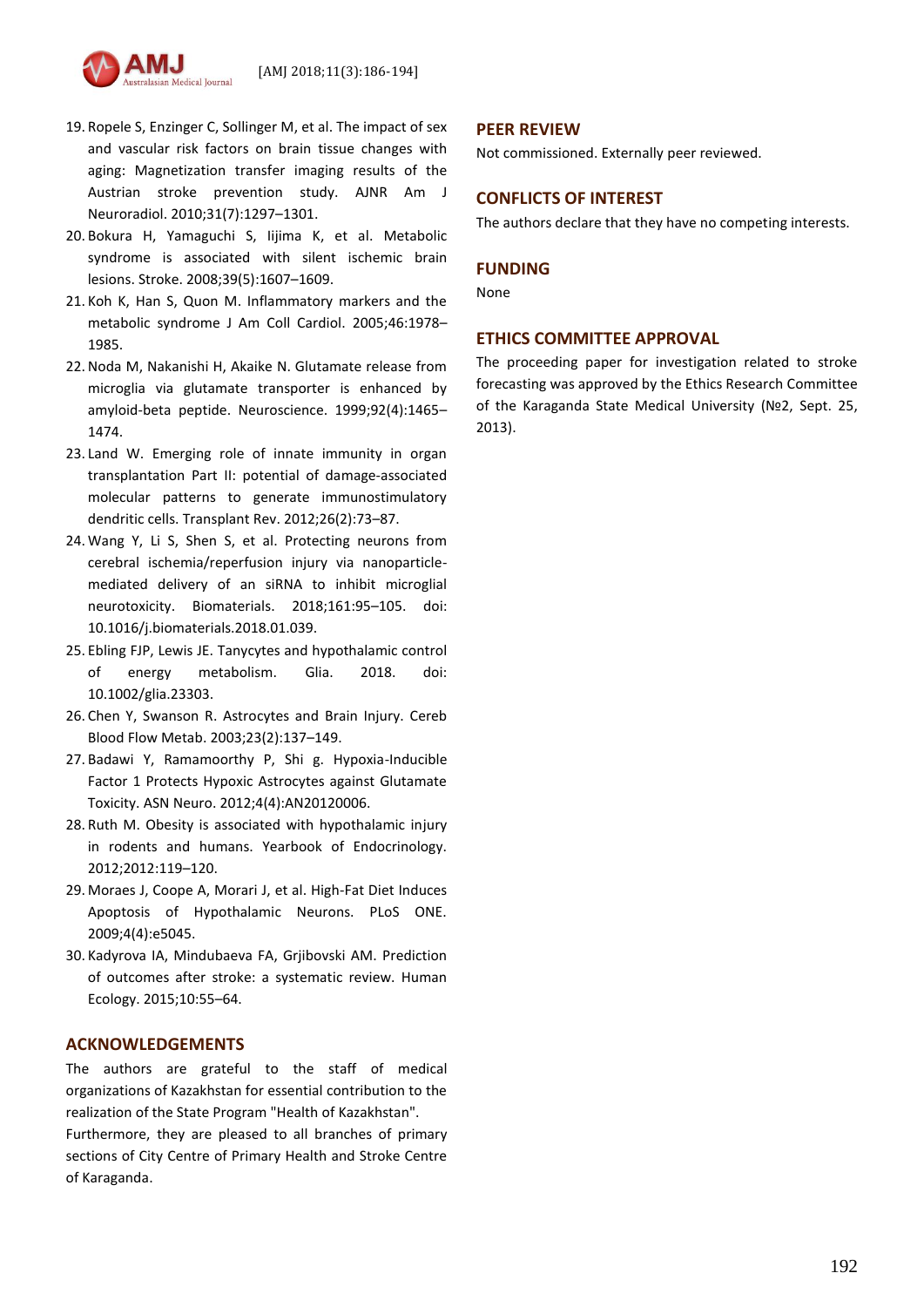

# **Figure 1: Sample formation**



### **Table 1: Descriptive characteristics of groups**

| Parameter      | N(%)                     | Group 1               | Group 2            | Group 3               | Group 4                      |  |
|----------------|--------------------------|-----------------------|--------------------|-----------------------|------------------------------|--|
| Age            |                          | $57.5(53 - 65.2)^*$   | 57(52-66)*         | $63.7(10.3)$ **       | $65(9.3)$ **                 |  |
| Sex:           |                          |                       |                    |                       |                              |  |
| male           | 54 (34.4)                | 31(81.6)              | 5(12.8)            | 24(54.5)              | 11(30.6)                     |  |
| female         | 103(65.6)                | 7(18.4)               | 34(87.2)           | 20(45.5)              | 25(69.4)                     |  |
| Waist          |                          | 79(73.8-84.5)*        | 98.02(14.96)**     | 82.09(12.3)**         | 96(90.7-99.7)*               |  |
| circumference  |                          |                       |                    |                       |                              |  |
| BG             |                          | $5(4.6 - 5.2)^*$      | $5.6(5.0 - 5.9)^*$ | $5.9(4.8 - 6.6)^*$    | $6.25(5.4 - 8.9)^*$          |  |
| HDL-Ch         | $\overline{\phantom{a}}$ | $1.35(1.25 - 1.59)^*$ | $1(0.88 - 1.1)^*$  | $1.3(0.44)$ **        | $1.04(0.9-1.4)$ <sup>*</sup> |  |
| <b>SBP</b>     | $\overline{\phantom{a}}$ | 120(110-120)*         | 130(120-140)*      | 140(120-150)*         | 160(140-170)*                |  |
| <b>DBP</b>     | $\overline{\phantom{a}}$ | $80(70 - 80)*$        | $80(80 - 90)*$     | $90(80 - 90)*$        | $90(90 - 100)*$              |  |
| TC             | $\overline{\phantom{a}}$ | $1.12(0.39)$ **       | $1.79(0.94)$ **    | $1.38(0.88 - 1.55)^*$ | $1.89(1.3 - 2.64)^*$         |  |
| CAS percentage |                          | $0.0(0.0-11.25)^*$    | 25.0(20.0-35.0)*   | 45.0(35.0-50.0)*      | $45.0(35,-50.0)*$            |  |
| <b>NSE</b>     | $\overline{\phantom{a}}$ | $5.39(2.23)$ **       | $9.43(5.7)$ **     | $15.9(2.7)$ **        | $15.12(12.9 - 17.3)*$        |  |

\*– Characteristic of parameters with a distribution that differs from the norm: median (percentiles 25 and 75)

\*\*– Characteristic of parameters with normal distribution: the mean (SD)

## **Table 2: Results of comparing NSE markers in four groups**

| Parameter  | Kruskal-<br><b>Wallis</b><br>criterion | $\mathbf{v}^2$<br>л. | <b>Degree</b><br>freedom | оf | D       |
|------------|----------------------------------------|----------------------|--------------------------|----|---------|
| <b>NSE</b> | 88.498                                 | 83.861               |                          |    | < 0.001 |